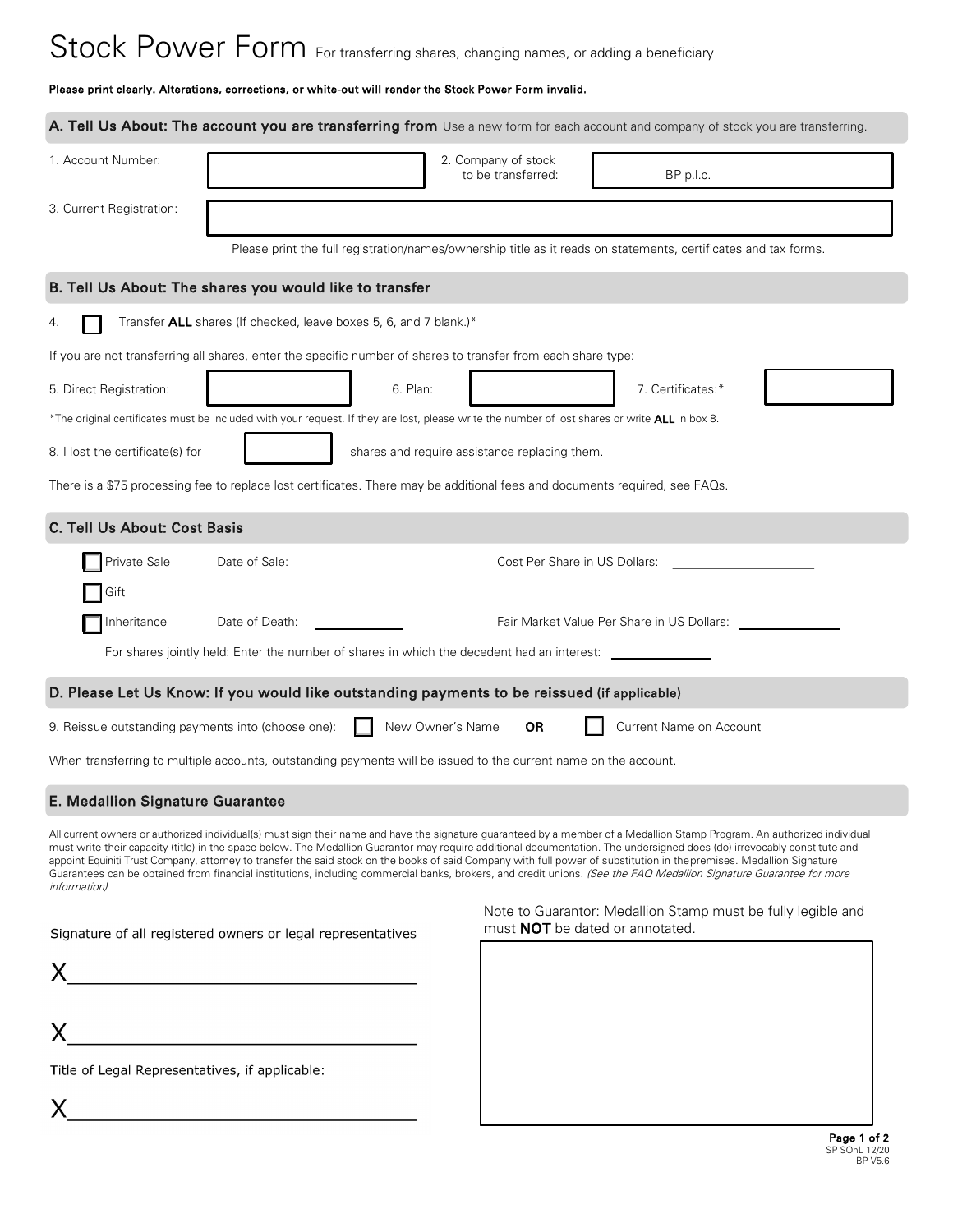| Alterations, corrections, or white-out will render the Stock Power Form invalid.                                                                                                                                                                                                                                                                                                                                                                                                                                                                                                                                                                                                                                                                                                                                             |  |  |  |  |  |  |
|------------------------------------------------------------------------------------------------------------------------------------------------------------------------------------------------------------------------------------------------------------------------------------------------------------------------------------------------------------------------------------------------------------------------------------------------------------------------------------------------------------------------------------------------------------------------------------------------------------------------------------------------------------------------------------------------------------------------------------------------------------------------------------------------------------------------------|--|--|--|--|--|--|
| F. Tell Us About: The account you want the shares transferred to<br>A separate page is needed for each new account                                                                                                                                                                                                                                                                                                                                                                                                                                                                                                                                                                                                                                                                                                           |  |  |  |  |  |  |
| Enter the number of shares to transfer into the account indicated on this page. When transferring to multiple accounts,<br>you must submit a separate copy of this page and indicate the number of shares to transfer into each new account.                                                                                                                                                                                                                                                                                                                                                                                                                                                                                                                                                                                 |  |  |  |  |  |  |
| If you are transferring to an existing Shareowner Services account, enter the 10-digit account number,<br>and complete Line 1. with the full account registration. Then, skip to Section H.                                                                                                                                                                                                                                                                                                                                                                                                                                                                                                                                                                                                                                  |  |  |  |  |  |  |
| Registration for the New Account check only one box below, complete the indicated lines, new address, and Tax ID                                                                                                                                                                                                                                                                                                                                                                                                                                                                                                                                                                                                                                                                                                             |  |  |  |  |  |  |
| Individual - Line 1<br>Joint Tenancy - Lines 1 and 2a<br>Tenants in Common - Lines 1 and 2a                                                                                                                                                                                                                                                                                                                                                                                                                                                                                                                                                                                                                                                                                                                                  |  |  |  |  |  |  |
| Estate - Lines 1 and 4a<br>Trust - Lines 1, 4a, and 4b<br>Tenants by Entirety - Lines 1 and 2a                                                                                                                                                                                                                                                                                                                                                                                                                                                                                                                                                                                                                                                                                                                               |  |  |  |  |  |  |
| Custodian for Minor - Lines 1, 2a, and 2b<br>TOD Beneficiary - Lines 1 and 4a<br>Corporation - Line 1                                                                                                                                                                                                                                                                                                                                                                                                                                                                                                                                                                                                                                                                                                                        |  |  |  |  |  |  |
| LLC S Corporation - Line 1<br>LLC Partnership - Line 1<br>LLC C Corporation - Line 1                                                                                                                                                                                                                                                                                                                                                                                                                                                                                                                                                                                                                                                                                                                                         |  |  |  |  |  |  |
| Other - Line 1 and enter type of registration:                                                                                                                                                                                                                                                                                                                                                                                                                                                                                                                                                                                                                                                                                                                                                                               |  |  |  |  |  |  |
| Line 1. New Owner/Custodian/Trustee/Executor/Other (First Name, Middle Initial, Last Name)                                                                                                                                                                                                                                                                                                                                                                                                                                                                                                                                                                                                                                                                                                                                   |  |  |  |  |  |  |
|                                                                                                                                                                                                                                                                                                                                                                                                                                                                                                                                                                                                                                                                                                                                                                                                                              |  |  |  |  |  |  |
| Line 2a. Joint Owner/Minor/Second Trustee/Other (First Name, Middle Initial, Last Name)<br>2b. Minor's State of Residence                                                                                                                                                                                                                                                                                                                                                                                                                                                                                                                                                                                                                                                                                                    |  |  |  |  |  |  |
|                                                                                                                                                                                                                                                                                                                                                                                                                                                                                                                                                                                                                                                                                                                                                                                                                              |  |  |  |  |  |  |
| Line 3. Any additional Joint Owners/Trustees/Other (First Name, Middle Initial, Last Name)                                                                                                                                                                                                                                                                                                                                                                                                                                                                                                                                                                                                                                                                                                                                   |  |  |  |  |  |  |
|                                                                                                                                                                                                                                                                                                                                                                                                                                                                                                                                                                                                                                                                                                                                                                                                                              |  |  |  |  |  |  |
|                                                                                                                                                                                                                                                                                                                                                                                                                                                                                                                                                                                                                                                                                                                                                                                                                              |  |  |  |  |  |  |
| Line 4a. Name of Trust/Estate/TOD Beneficiary<br>4b. Date of Trust (MM/DD/YY)                                                                                                                                                                                                                                                                                                                                                                                                                                                                                                                                                                                                                                                                                                                                                |  |  |  |  |  |  |
|                                                                                                                                                                                                                                                                                                                                                                                                                                                                                                                                                                                                                                                                                                                                                                                                                              |  |  |  |  |  |  |
| Address for the New Account Including City, State, and Zip Code                                                                                                                                                                                                                                                                                                                                                                                                                                                                                                                                                                                                                                                                                                                                                              |  |  |  |  |  |  |
|                                                                                                                                                                                                                                                                                                                                                                                                                                                                                                                                                                                                                                                                                                                                                                                                                              |  |  |  |  |  |  |
|                                                                                                                                                                                                                                                                                                                                                                                                                                                                                                                                                                                                                                                                                                                                                                                                                              |  |  |  |  |  |  |
| Tax ID for the New Account<br>Enter the Social Security Number OR Employer Identification Number (then check one box to identify type)                                                                                                                                                                                                                                                                                                                                                                                                                                                                                                                                                                                                                                                                                       |  |  |  |  |  |  |
|                                                                                                                                                                                                                                                                                                                                                                                                                                                                                                                                                                                                                                                                                                                                                                                                                              |  |  |  |  |  |  |
| SSN OR<br><b>EIN</b>                                                                                                                                                                                                                                                                                                                                                                                                                                                                                                                                                                                                                                                                                                                                                                                                         |  |  |  |  |  |  |
| G. Substitute Form W-9 The New Owner signature below MUST correspond to the Tax ID for the New Account above                                                                                                                                                                                                                                                                                                                                                                                                                                                                                                                                                                                                                                                                                                                 |  |  |  |  |  |  |
| Certification: Under penalties of perjury, I certify that: 1. The number shown on this form is my correct taxpayer identification number (or I am waiting for a number to be issued to me), and<br>2. I am not subject to backup withholding because: (a) I am exempt from backup withholding, (b) I have not been notified by the Internal Revenue Service (IRS) that I am subject to backup<br>withholding as a result of a failure to report all interest or dividends, or (c) the IRS has notified me that I am no longer subject to backup withholding, and 3. I am a U.S. citizen or other U.S.<br>person (defined in the instructions). 4. The FATCA code entered on this form (if any) indicating that the payee is exempt from FATCA reporting is correct. (This does not apply to accounts<br>located in the U.S.) |  |  |  |  |  |  |
| Exempt Payee Code (if any): ______________<br>(Codes are available with the official IRS Form W-9 available at www.irs.gov)<br>Exemption from FATCA Reporting Code (if any): NOT APPLICABLE (codes are available with the official IRS Form W-9 available at www.irs.gov)                                                                                                                                                                                                                                                                                                                                                                                                                                                                                                                                                    |  |  |  |  |  |  |
| Certification instructions: You must cross out item 2 above if you have been notified by the IRS that you are currently subject to backup withholding because you failed to report all interest<br>and dividends on your tax return.                                                                                                                                                                                                                                                                                                                                                                                                                                                                                                                                                                                         |  |  |  |  |  |  |
| The Internal Revenue Service does not require your consent to any provision of this document other than the certifications required to avoid backup withholding.                                                                                                                                                                                                                                                                                                                                                                                                                                                                                                                                                                                                                                                             |  |  |  |  |  |  |
| Signature:<br>Date:<br>(Rev. 10/18)                                                                                                                                                                                                                                                                                                                                                                                                                                                                                                                                                                                                                                                                                                                                                                                          |  |  |  |  |  |  |
| NOTICE TO NON-U.S. PERSONS (e.g. nonresident aliens individuals, foreign corporations, foreign partnerships or foreign trusts): DO NOT COMPLETE THE ABOVE SUBSTITUTE FORM W-9. NON-<br>U.S. PERSONS MUST PROPERLY AND TIMELY COMPLETE AND RETURN THE APPLICABLE FORM W-8, (AVAILABLE AT www.irs.gov) AND RETURN THAT CERTIFICATION OF FOREIGN TAX STATUS.<br>FAILURE TO DO SO COULD SUBJECT YOU TO EITHER U.S. FEDERAL BACKUP WITHHOLDING TAX AT THE APPLICABLE RATE OR FATCA/NRA WITHHOLDING OF 30%, AS APPLICABLE, OF THE<br>REPORTABLE/WITHHOLDABLE AMOUNT.                                                                                                                                                                                                                                                               |  |  |  |  |  |  |
| H. Sign up for Online Access: If the new owner would like to receive instructions for online access                                                                                                                                                                                                                                                                                                                                                                                                                                                                                                                                                                                                                                                                                                                          |  |  |  |  |  |  |

Check the box to the left to send instructions for online access. An Authentication ID and sign up instructions will be mailed to the address in Section F. Some restrictions may apply. Online account access is not available for accounts registered in the name of a Corporation, Partnership, Investment Club, Bank, or Brokerage firm where multiple individuals are authorized to perform transactions.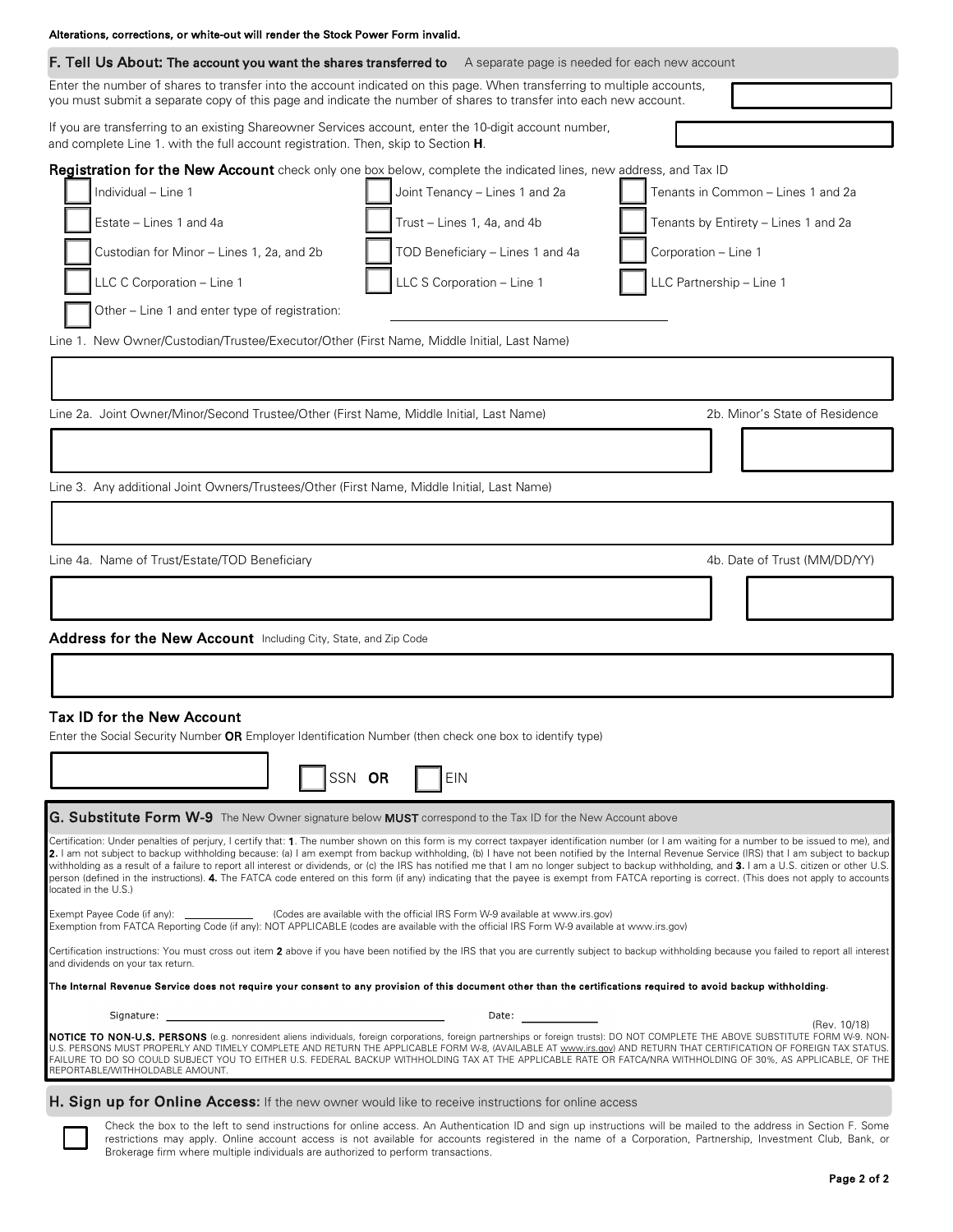# How to complete a Stock Power Form

# A. Tell Us About: The account you are transferring from

- 1. Enter the 10 digit account number for the current account.
- 2. Enter the name of the company of stock to be transferred. A separate Stock Power Form is needed for each account and company of stock you are transferring.
- 3. List the current registration names/ownership title as it reads on statements, certificates and tax forms.

#### B. Tell Us About: The shares you would like to transfer

4. Check the first box only if you are transferring all shares. If checked, leave boxes 5, 6, and 7 blank.

If you are not transferring all shares, enter the specific number of shares to transfer from each share type into boxes 5, 6, or 7 as needed:

- 5. Enter the number of Direct Registration shares being transferred or leave blank. These shares are held electronically.
- 6. Enter the number of Plan shares being transferred or leave blank. These shares are held electronically.
- 7. Enter the number of certificate shares being transferred or leave blank. These shares have been issued as paper stock certificates. Original stock certificate(s) must be mailed with your Stock Power Form.
- 8. Enter the number of lost certificate shares or write ALL in box 8. If this does not apply, leave blank. There is a \$75 processing fee to replace lost certificates. There may be additional fees and documents required.

# C. Tell Us About: Cost Basis

See the enclosed "Frequently Asked Questions about Cost Basis" for further information.

Please check the box next to the purpose of the transfer. We recommend that you consult with your tax advisor regarding the tax implications for each type of transfer.

- Private Sale: Include the Date of Sale and the Cost Per Share.
- Gift: Select this box if gifting shares, the gift date will default to the date that the transfer is processed.
- Inheritance: Include the Date of Death and Fair Market Value Cost per Share. For shares jointly held: Enter the number of shares or percentage of shares in which the decedent had an interest.

#### D. Please Let Us Know: If you would like outstanding payments to be reissued

9. Check only one box. If the shares are going to multiple new owners, the outstanding payments must be reissued into the current name on the account.

#### E. Medallion Signature Guarantee

All owners must sign their name and have their signature guaranteed in the medallion format.

If an owner is unable to sign, a legal representative such as a Power of Attorney, Custodian, or Successor Trustee may sign on behalf of the shareowner. List the title of the legal representative below their signature. Medallion Signature Guarantees can be obtained from financial institutions, including commercial banks, brokers, and credit unions.

#### Where to get a Medallion Signature Guarantee stamp

bp Shareowner Services has entered into an arrangement

for US shareowners to obtain a Medallion Signature Guarantee online at www.eSignatureGuarantee.com at a discount rate.

- 1. Go to the website eSignatureGuarantee.com
- 2. Have your ID validated (no prior account required)
- 3. Use promo code EQ to receive a discount on the Medallion Signature Guarantee purchase

There is a \$500,000 limit on the value of transactions that eSignatureGuarantee.com is able to guarantee. For more information, email info@eSignatureGuarantee.com

#### F. Tell Us About: The account you want the shares transferred to

If you are transferring to multiple accounts, enter the number of shares to transfer into the account indicated on this page.

If you are transferring to an existing Shareowner Services account, enter the 10 digit account number and complete Line 1. with the full account registration. Then, skip to Section H.

#### Registration for the New Account:

Check only one box to indicate the type of registration and complete the indicated lines, new address, and Tax ID.

We recommend using capital letters when completing section F to avoid registration and spelling errors, (e.g., JOHN A DOE).

Line 1. Enter the name of the New Owner, Custodian, Trustee, Executor, or Other name (First Name, Middle Initial, Last Name). This should match the name shown on the income tax return filed with the IRS.

Line 2a. If applicable, enter the Joint Owner, Minor, Second Trustee, or Other name (First Name, Middle Initial, Last Name). This should match the name shown on the income tax return filed with the IRS.

Line 2b. If applicable, enter Minor's state of residence.

Line 3. If applicable, enter any additional Joint Owner, Trustee, or Other name (First Name, Middle Initial, Last Name). This should match the name shown on the income tax return filed with the IRS.

Line 4a. If applicable, enter Name of Trust, Estate name, or the TOD Beneficiary's name. Only one TOD Beneficiary is allowed per account. This should match the name shown on the income tax return filed with the IRS.

Line 4b. If applicable, enter the date of the Trust.

#### Address for the New Account:

Enter full mailing address including City, State, and Zip Code.

#### Tax ID for the New Account:

Enter the 9 digit Social Security Number (SSN) or Employer Identification Number (EIN) for the new account and then check the applicable box. If there are multiple owners, enter the number you would like the income reported under. Only one number is allowed per account. If Custodian for Minor is selected, enter the Minor's Social Security Number (SSN).

#### G. Substitute Form W-9

The new owner, whose SSN or EIN is listed in the Tax ID for the New Account box, must sign and date this section.

#### H. Please Let Us Know: if the new shareowner would like to receive instructions for online access

Check the box to request instructions sent to the new shareowner. The necessary information will be mailed to the address provided in Section F.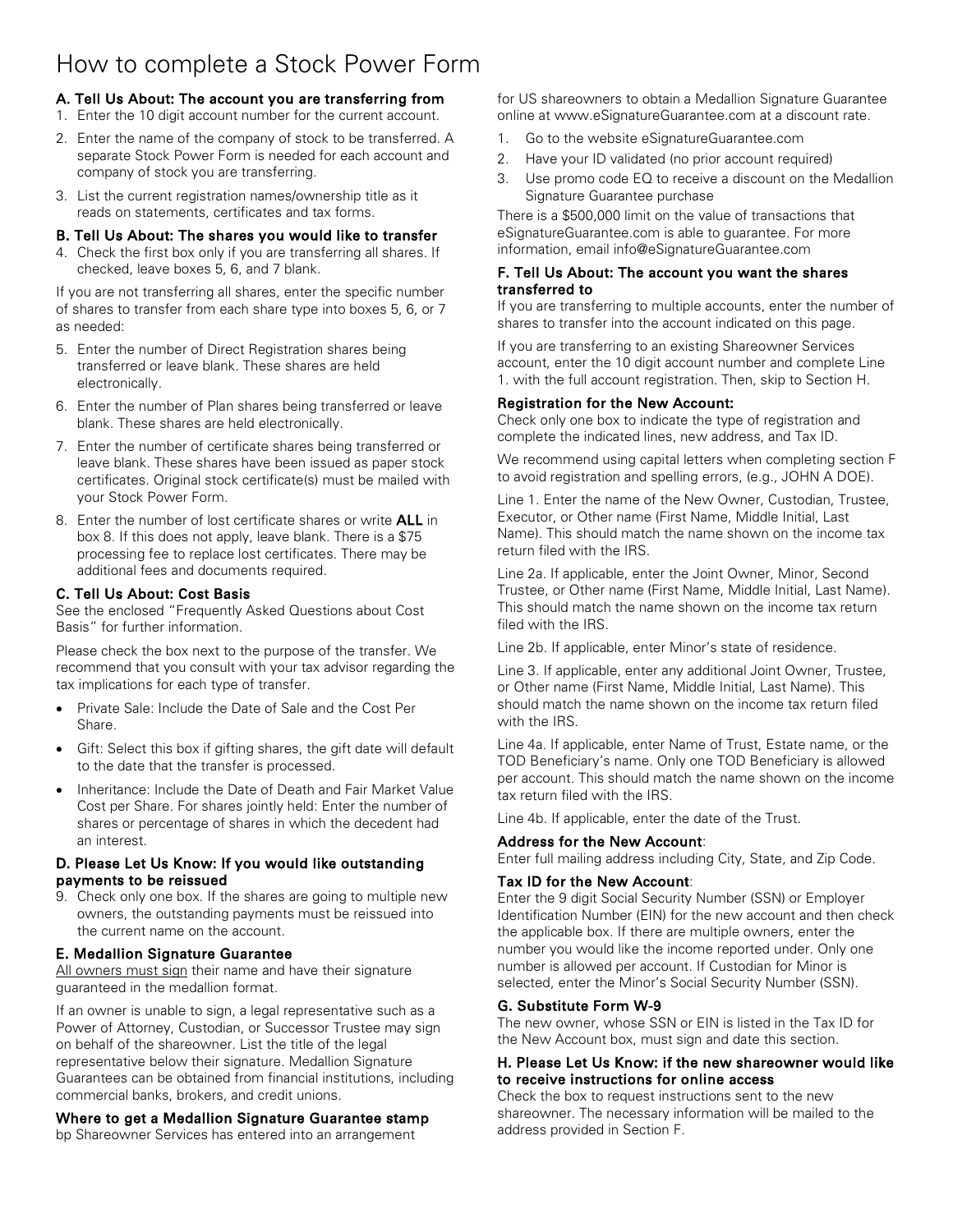\_\_\_\_\_\_\_\_\_\_\_\_\_\_\_\_\_\_\_\_\_\_\_\_\_\_\_\_\_\_\_\_\_\_\_\_\_\_\_\_\_\_\_\_\_\_\_\_\_\_\_\_\_\_\_\_\_\_\_\_\_\_\_\_\_\_\_\_\_\_\_\_\_\_\_\_\_\_\_\_\_\_\_\_\_\_\_\_\_\_\_\_\_\_\_\_\_\_\_\_\_\_\_\_\_\_\_\_\_\_\_\_\_\_\_\_\_

### Where can I find the account number?

Account numbers are printed on statements, tax documents and dividend stubs. Shareowners with an online account can locate account numbers when signed on to **adr.com/bp**. You may also obtain a Share Balance Summary statement, which contains your account number, through our automated phone system. Select **Account Information** from the main menu and then Request Share Balance Summary.

#### How do I find the current balance?

If you own certificates, the number of shares owned is printed on the front of the certificate. If the shares are held electronically in the Plan or Direct Registration, please refer to the most recent statement for the current balance. Shareowners with an online account can locate balance information on **adr.com/bp**.

#### What if I can't find the certificates?

The stock certificates will need to be replaced before a transfer can be completed. There is always a \$75 processing fee to replace lost certificates. Please enclose a check made payable to Shareowner Services. Depending upon the value of the lost shares, there may be additional fees and documents required. The necessary paperwork will then be mailed to you.

#### Should I sign the back of the certificates?

For security purposes, we recommend you do not sign the back of the stock certificates.

#### Will I get a new stock certificate?

After the transfer is completed all shares will be held electronically in the new account. You may request to have a certificate issued by including a written request with your transfer paperwork.

#### What is a Medallion Signature Guarantee?

A Medallion Signature Guarantee is a stamp from an eligible Guarantor institution, such as a bank, broker, or credit union that indicates the individual signing a form is legally authorized to conduct the requested transaction.

We suggest contacting your Guarantor institution for their document requirements to obtain the stamp. You will complete Section E and sign the Stock Power in their presence. The Guarantor may also require the physical certificates or a statement evidencing the account number for uncertificated shares prior to affixing the Medallion Signature Guarantee.

Please note the stamp must be legible and may not be dated or annotated. A Notary Seal is not a substitute for a Medallion Signature Guarantee.

#### Where to get a Medallion Signature Guarantee stamp

bp Shareowner Services has entered into an arrangement for US shareowners to obtain a Medallion Signature Guarantee online at www.eSignatureGuarantee.com at a discount rate.

- 1. Go to the website eSignatureGuarantee.com
- 2. Have your ID validated (no prior account required)
- 3. Use promo code EQ to receive a discount on the Medallion Signature Guarantee purchase

There is a \$500,000 limit on the value of transactions that eSignatureGuarantee.com is able to guarantee. For more information, email info@eSignatureGuarantee.com

#### Can I fax or email the Stock Power Form?

The original documents must be mailed into our office. We are unable to accept faxed copies or emails of the completed Stock Power Form. The signatures and the Medallion Signature Guarantee stamp must be original.

#### How do I transfer stock to multiple new shareowners?

Complete page one of the Stock Power Form, and then complete a separate page two for each new account. Each completed form will need to have the exact number of shares (not a percentage), the full registration, address, and Social Security Number (SSN) or Employer Identification Number (EIN) for each new account.

Please note a separate Stock Power Form must be completed when transferring from multiple accounts, different companies of stock, or both.

#### How do I change the address on the account I am transferring from?

Please include a letter with instructions for the address change on the existing account. If you are signing on behalf of the registered shareowner or a business entity, documentation supporting your capacity is required.

#### How can I get the outstanding payments reissued?

Complete number 9 on the Stock Power Form. When payments are reissued, outstanding payments in the account are cancelled.

#### How do I transfer shares if I live outside the United States?

If you are able to obtain a Medallion Guarantee, it must be provided by an eligible guarantor institution participating in a Medallion program approved by the Securities Transfer Association Inc. and must cover the value of the transaction.

If you are unable to obtain a Medallion Guarantee, a Signature Guarantee must be provided by a bank or financial institution having a New York bank correspondent relationship. When signing on behalf of the registered owner, additional documentation may be required. Please contact us with questions.

#### Is there a limit to the amount of shares I can transfer?

If the value of the shares exceeds \$14 million, please contact us for further assistance.

#### Why do I have to complete a Substitute Form W-9?

A Form W-9 is required for each change of registration. Accounts without a current Form W-9 on file will be subject to federal tax withholdings which will be deducted from sale proceeds and dividends.

If a Substitute Form W-9 is not submitted at the time of the transfer, a new form will be mailed to the new address on record.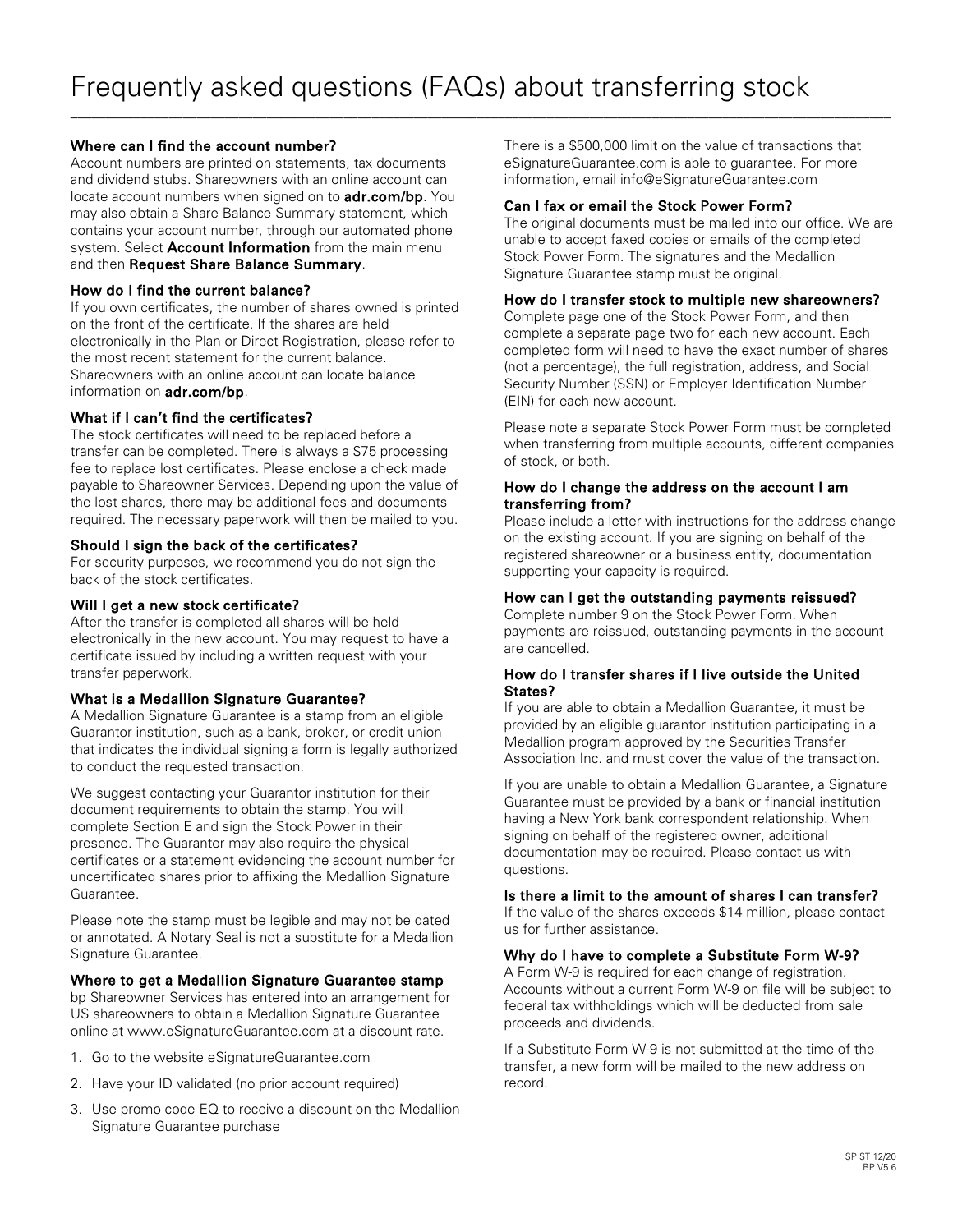# What are the different ways I can register my stock?

Shareowners have a number of ways to register their stock; in most cases a new account will be created. Some of the more common types of ownership are listed below.

**Individual:** Only one individual name is listed on the account. Upon the death of the individual the shares are subject to probate proceedings.

Joint Tenant: Two or more individuals are listed on the account. Upon the death of one joint owner, the survivors are entitled to the shares.

**Tenants by the Entirety:** A form of ownership recognized by certain states as an appropriate form of registration for a married couple. Upon the death of one spouse, the survivor is entitled to the shares.

Tenants in Common: A form of ownership where two or more individuals are listed on the account. Each tenant owns an undivided interest. Upon the death of one tenant, the decedent's ownership passes to the heirs of the decedent's estate and not the surviving owners on the account.

TOD Beneficiary (Transfer on Death): A form of individual or joint tenant ownership where a beneficiary has been designated. Only one beneficiary can be designated per account registration. Upon the death of the security owners, the ownership passes to the TOD beneficiary. TOD is not offered outside of the United States.

**Custodial:** A form of ownership that can be established for a minor who has not reached the age of majority as defined by the laws of their state of residence. We do not recommend registrations in a minor's name alone. A custodial registration may be created under the Uniform Transfer to Minors Act (UTMA) for their state. UTMA has replaced the Uniform Gift to Minors Act (UGMA) in most states for new accounts. Custodial accounts for minors must be reported under the Minor's Social Security Number (SSN).

**Trust:** A form of ownership governed by a trust agreement created during the lifetime of a grantor or created under a decedent's will. The account registration must include the names of the Trustees, the name of the Trust, and the date of the Trust. The date must be the original Trust date and not an amendment date. A date will not be applicable for a Trust which falls under a will.

**Estate:** A registration used by the court-appointed executor or personal representative for the decedent's estate. The registration must include the name of the executor or personal representative and the name of the estate. The representative listed on an estate registration has the authority to make changes and perform transactions on the account. Example: John Smith Executor for the estate of Jane Smith.

# If I have changed my name, how do I change my registration?

To change the name on the account, complete all sections of the Stock Power Form. A new account will be created and a new Form W-9 will be required. While getting a Medallion Signature Guarantee in Section E, please sign your name as listed on the current account, and sign again using your new name, adding "now known as" (e.g., Jane Doe, now known as Jane Smith).

# How do I name a beneficiary?

To register an account with a beneficiary, you can choose a TOD Beneficiary (Transfer on Death) registration in section F and complete all sections of the Stock Power Form. A new account will be created and a new Form W-9 will be required.

# How do I remove the Custodian if I am now over the age of majority?

If you have reached the age of majority, complete a Stock Power Form to create a new account. While getting a Medallion Signature Guarantee in Section E, please sign the Stock Power Form as your name is listed on the current account. The registered custodian does not need to sign the form.

# How do I correct an error in my registration?

You can correct the name on the account by completing all sections of the Stock Power Form. While getting a Medallion Signature Guarantee in Section E, please sign your correct name and again as listed on the current account, adding "incorrectly registered as" (e.g., Jane Doe incorrectly registered as Janey Doe).

# How do I transfer shares when one or more of the shareowners are deceased?

To transfer the shares, the surviving tenant, beneficiary, or legal representative will complete all sections of the Stock Power Form.

When required by the state where the decedent lived, we will also need an Inheritance Tax Waiver.

# What is an Inheritance Tax Waiver, and where do I get one?

An Inheritance Tax Waiver is a document issued by the state certifying the estate tax or inheritance tax has been paid or waived by the state. If the decedent was a legal resident of **Puerto Rico** or one of the states listed below, a Tax Waiver form may be required. To confirm if you will need a Tax Waiver or to get the form, please contact the tax agency of the decedent's state of residence. Please refer to www.stai.org/pdfs/sta-guidelines-appendix-vi.pdf for any additional information.

Indiana New Jersey Ohio Pennsylvania Rhode Island Tennessee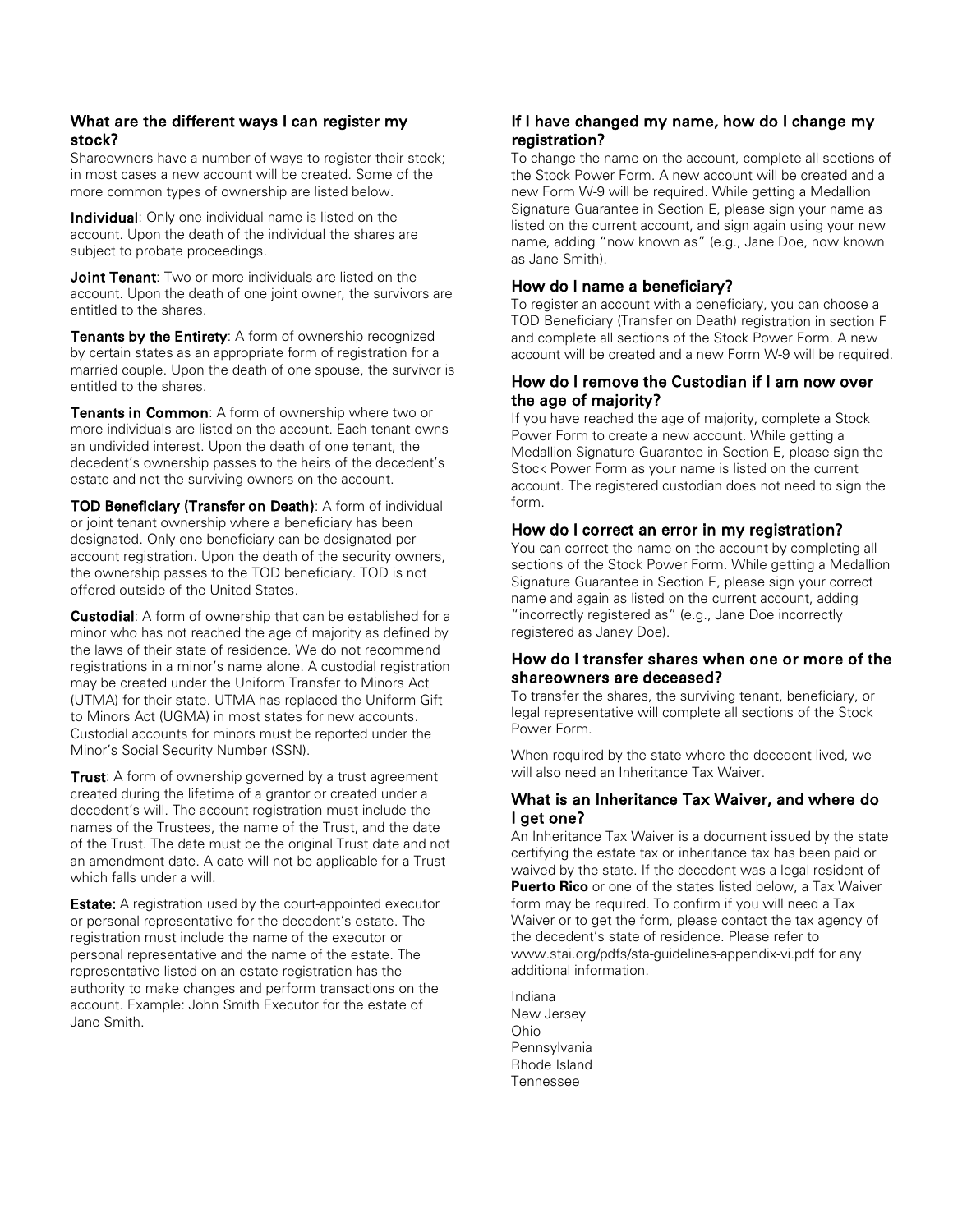#### How do I transfer shares due to a divorce?

A separate Stock Power Form is required for each new account. Each completed form will need to have the exact number of shares (not a percentage), the full registration, address, and Social Security Number (SSN) for the new account.

#### How can I sell the shares after the transfer is completed?

You can sell shares by completing the enclosed Sale Request After Transfer Form. This is an optional form for participating companies only. Other sales options may be available after the transfer is completed.

#### Will account features, like direct deposit of dividends, automatically carry over from the old account to the new account?

When a new account is created, the features on the previous account will not be transferred. If you have dividends paid to a bank account, this will need to be added to your new account.

Please include a written request with your transfer paperwork. Direct deposit requests must include a corresponding preprinted voided check or pre-printed savings deposit slip.

#### Where can I get additional forms?

You may make photo copies of the blank forms prior to filling them out or you may download additional forms online at adr.com/bp.

Please note: If you make an error, you will need to fill out a new form. Alterations, corrections, or white-out will render the Stock Power Form invalid.

#### Will you return the paperwork?

The paperwork submitted for a transfer is not returned.

#### How can I contact you for other questions?

You can reach us by phone or send us an email.

- Phone: U.S. Telephone Number: 1-877-638-5672 Outside U.S. Telephone Number: +1-651-306-4383
- Email: Select Contact Us at any time while online at adr.com/bp.

#### How will I know when the transfer is completed?

When the transfer has been completed, a statement will be sent to the original owner showing the shares have transferred out of the account. A separate statement will be sent to the new owner showing the shares have been transferred into the new account.

### Where do I send my request?

You can mail your completed Stock Power Forms and any applicable stock certificates by:

\_\_\_\_\_\_\_\_\_\_\_\_\_\_\_\_\_\_\_\_\_\_\_\_\_\_\_\_\_\_\_\_\_\_\_\_\_\_\_\_\_\_\_\_\_\_\_\_\_\_\_\_\_\_\_\_\_\_\_\_\_\_\_\_\_\_\_\_\_\_\_\_\_\_\_\_\_\_\_\_\_\_\_\_\_\_\_\_\_\_\_\_\_\_\_\_\_\_\_\_\_\_\_\_

#### Regular mail:

bp Shareowner Services PO Box 64874 Saint Paul MN 55164-0874

#### Overnight or courier mail:

bp Shareowner Services Attn: Imaging Services 1110 Centre Pointe Curve Suite 101 Mendota Heights MN 55120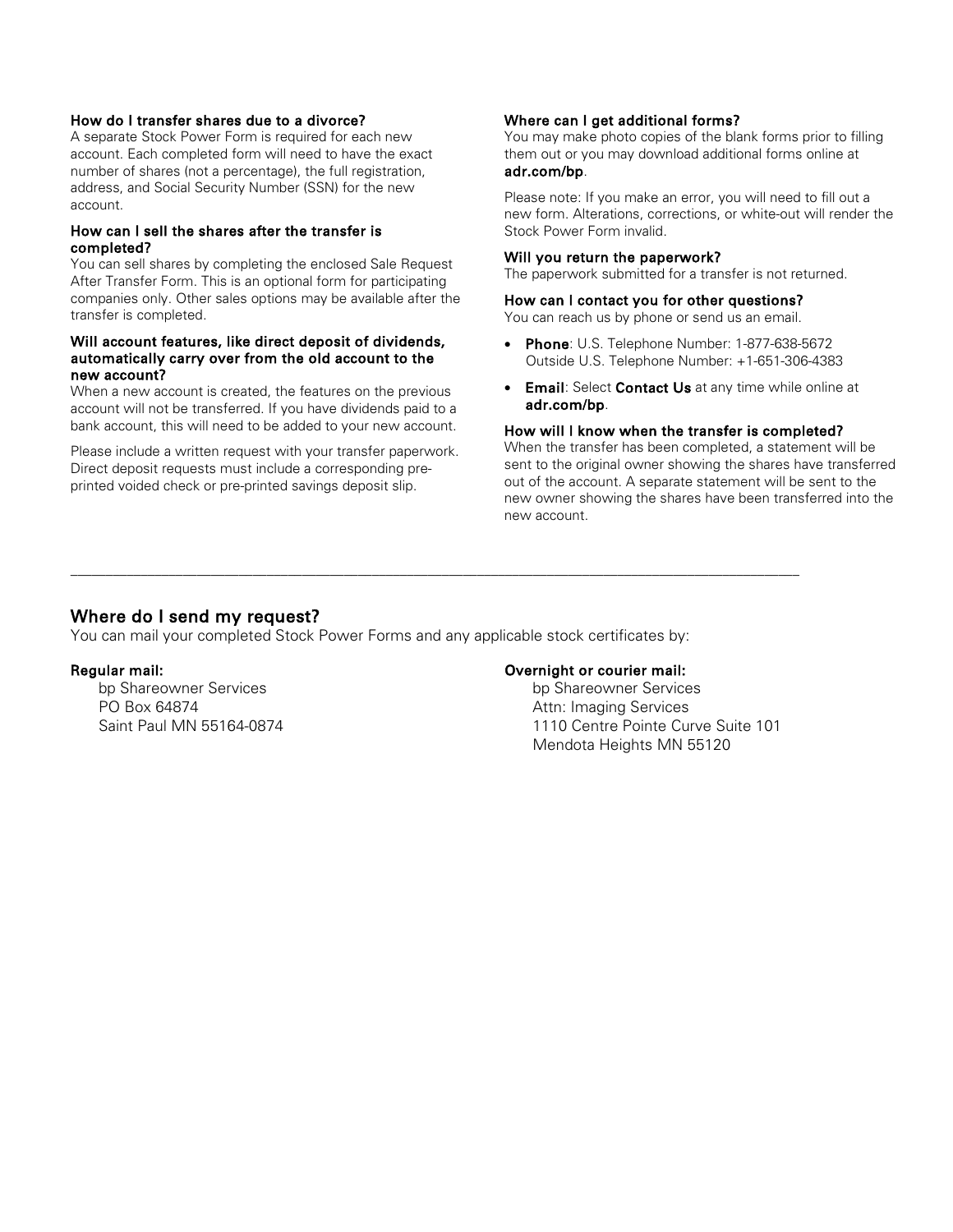\_\_\_\_\_\_\_\_\_\_\_\_\_\_\_\_\_\_\_\_\_\_\_\_\_\_\_\_\_\_\_\_\_\_\_\_\_\_\_\_\_\_\_\_\_\_\_\_\_\_\_\_\_\_\_\_\_\_\_\_\_\_\_\_\_\_\_\_\_\_\_\_\_\_\_\_\_\_\_\_\_\_\_\_\_\_\_\_\_\_\_\_\_\_\_\_\_\_\_\_\_\_\_\_

# What is cost basis?

Cost basis is the original value of a stock acquisition for tax purposes adjusted for stock splits, dividends, and return of capital distributions. This value is used to determine the capital gain or loss.

Internal Revenue Code Section 6045(g) became effective on January 1, 2011, and requires financial institutions to include each customer's adjusted cost basis and to classify any gain or loss as short term or long term when reporting a sale of covered shares to the Internal Revenue Service (IRS). To comply with this law, we will maintain cost basis information for covered shares purchased on or after January 1, 2011.

Visit the IRS website (www.irs.gov) for further details.

# What are covered securities?

Shares that are defined by the IRS Regulation 1.6045-1(a) (15) are known as covered securities. This regulation applies to most stocks purchased or acquired on or after January 1, 2011.

# What are non-covered securities?

Non-covered securities are shares acquired prior to January 1, 2011, or shares transferred with unknown cost basis. Please see a tax advisor for assistance in determining your cost basis on non-covered securities.

# What is FMV?

FMV stands for Fair Market Value. The fair market value is the price at which the shares would change hands between a willing buyer and a willing seller. If the shares are traded on the market, the FMV is typically the average between the high and low price on the specific date.

# Can I transfer or sell specific shares?

Yes. We will need the acquisition date and the number of shares from the specific tax lot you would like to transfer or sell. This information may be written on the Stock Power Form or you may send a letter along with your transfer paperwork. We will transfer shares using First In, First Out (FIFO) order unless we receive written instructions asking us to transfer specific shares.

For example: Transfer 41 shares of XYZ Corporation stock from the tax lot purchased on January 2, 2009.

A tax lot is a single acquisition of a given security that has a unique acquisition price and acquisition date. A tax lot may contain one or more shares. Tax lots are further defined as either covered or non-covered.

# When is a transfer considered a gift?

Typically a transfer of shares is considered a gift as long as there is not a common owner between the old and new account and the shares are not being transferred due to an inheritance or a private sale.

# How does receiving shares as a gift affect the cost basis?

The cost basis for shares you receive as a gift is typically equal to the donor's cost basis prior to the transfer. If the shares you receive as a gift were covered securities under the IRS cost basis reporting regulations, the cost basis information will be carried from the donor's account into your new account.

In some instances, the cost basis for the gifted shares is determined to be the FMV as of the date of the gift. Please refer to IRS Publication 551 for additional information regarding cost basis of gifted shares.

# What is considered the date of the gift?

The date of the gift is generally the date when the donor no longer has dominion or control of the shares.

- For shares held electronically: The date of the gift is when Shareowner Services has completed the transfer of ownership in the stock issuer's records.
- For shares held as a stock certificate: The date of the gift is typically the date when the certificate was delivered to the recipient. The recipient may send a letter of instruction providing us the date of the gift. If the instructions are not received, we will use the date of the transfer of ownership in the stock issuer's records.

# How is cost basis affected when a shareowner is deceased?

When shares are transferred because the shareowner is deceased, the authorized estate representative determines whether to use the FMV as of the date of death or an alternate valuation date. The same valuation date would then be applied consistently to all assets in the estate. IRS regulations require the authorized estate representative to provide all estate heirs and beneficiaries with IRS Form 8971;

"Information Regarding Beneficiaries Acquiring Property From a Decedent" which specifies the FMV of the property.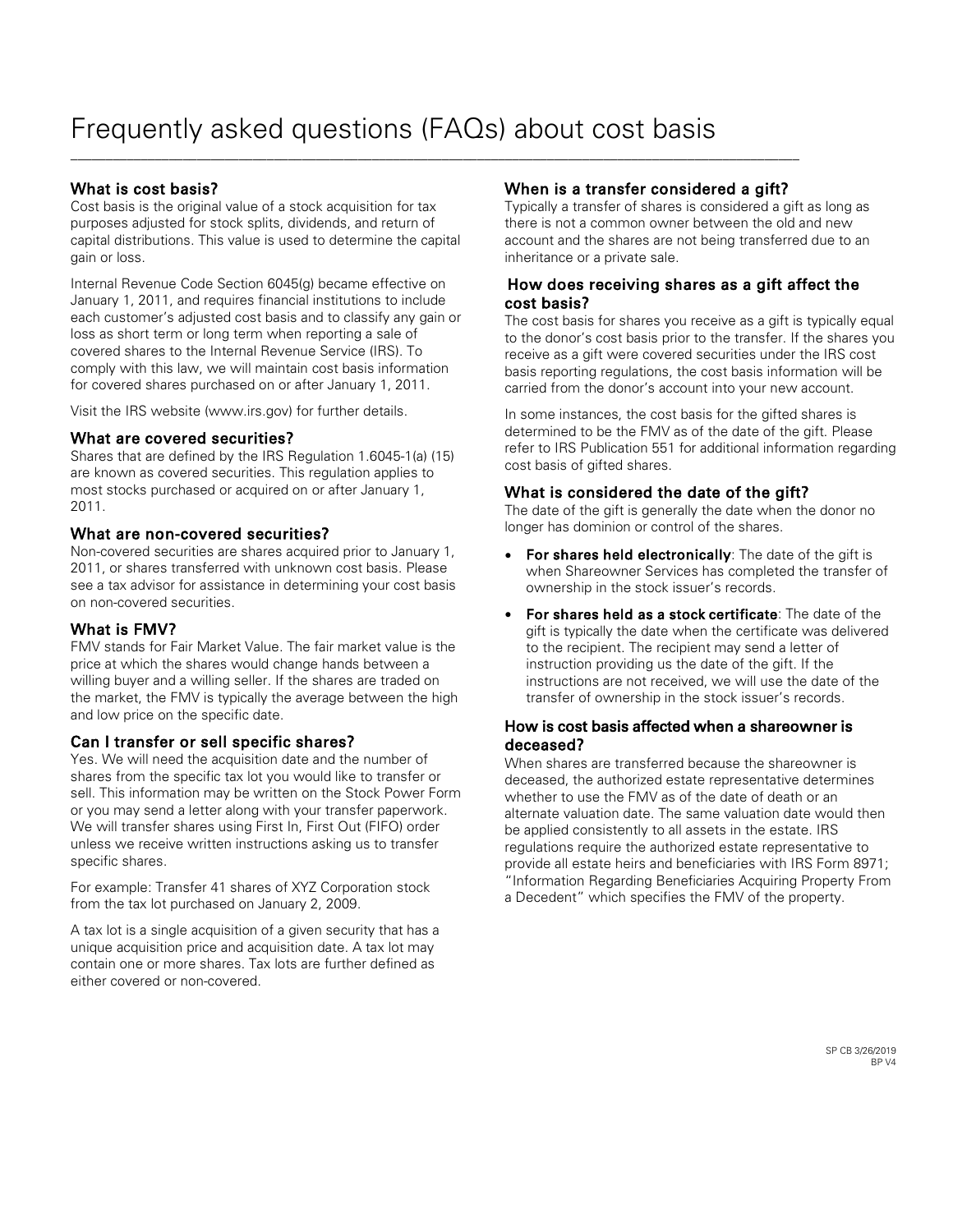### What is the Alternate Valuation Date?

The alternate valuation date is typically six months from the date of death. If the shares are sold or otherwise disposed of within six months from the date of death, the date of the sale may be used as the alternate valuation date. Please see Internal Revenue Code 2032 and a tax advisor for more information on the alternate valuation date.

#### What if we don't have the inheritance information right now?

The shares will be considered non-covered (per the IRS costbasis reporting regulations) if the FMV is not provided when the shares are transferred.

The authorized estate representative may send the missing information to us by mail at a later time and we will adjust the cost basis in the account records.

### Do the inheritance rules still apply to me if the shares were registered as a Transfer on Death (TOD)?

Yes. Accounts registered as TOD are not handled by the probate process, but are considered part of the deceased shareowner's estate. For that reason, the cost basis of the shares is the FMV on the date of death or the FMV on the alternate valuation date, as determined by the authorized estate representative.

# How is cost basis on a jointly held account determined for inheritance?

When shares are held jointly and we are unable to determine that the joint owners were married, it cannot be assumed that all tenants owned an equal amount of the shares. The authorized estate representative will need to provide the number of shares in which the decedent had an interest and the FMV per share. This information will be used to adjust the basis of the inherited shares upward. The cost basis for the shares owned by the surviving owner(s) will not be adjusted.

When a married couple owns shares registered as joint tenants (JT TEN) or as tenants by entirety (TEN ENT), the surviving spouse will be treated as though he or she inherited half of each share of stock. The cost basis will remain unchanged on one half of each share of stock and will be adjusted upward for the inheritance on the other half of each share of stock. We will determine the cost basis for the inherited shares by using the FMV on the date of death or by using the FMV on the alternate valuation date, if provided.

If the joint owners reside in a community property state, additional requirements may apply. For this reason, the authorized estate representative will need to provide the number of shares in which the decedent had an interest and the FMV per share. Consult a tax attorney or advisor to determine the appropriate information to provide on the Stock Power Form. Please refer to IRS Publication 551 for specific information about community property rules and calculations.

# Where can I find additional information about Cost Basis?

Additional information is available on our website at adr.com/bp. We suggest consulting a tax advisor or the IRS directly. Additional information and forms are available on the IRS website at **irs.gov.**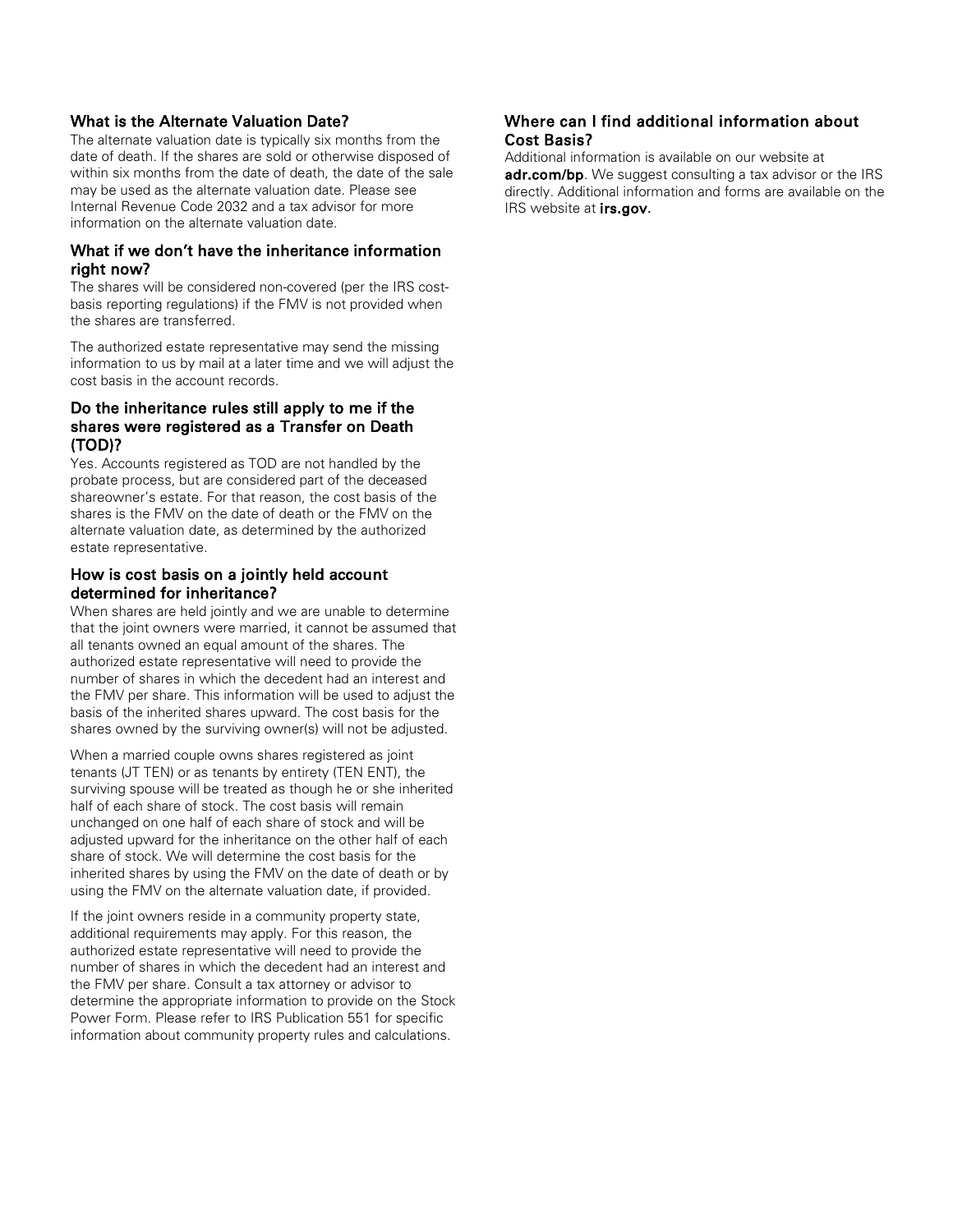# Sale Request After Transfer Form (optional)

Complete this form and return it with your transfer paperwork if you would like to sell shares after the transfer is completed. Please note this is an optional request for companies that allow sales. Additional sales options may be available after the transfer is completed. This form does not need to be returned if you do not want to sell shares.

This following section should be completed with new owner's information.

- **1.** Social Security or Tax ID number on the new account:
- **2.**Company name or issue of stock you are selling: BP p.l.c.

**3.**Names on the new Account to be sold:

To make sure backup withholdings are not deducted from the sale proceeds, refer to Section G on the Stock Power form.

#### 4. Selling Shares:

Sell **ALL** shares in my account. The Plan will terminate. No additional boxes should bechecked.

OR sell a **portion** of shares:

|  | ۰. | I |
|--|----|---|

Sell Direct Registration shares. Number of Direct Registration shares to sell:

Sell Plan shares and terminate the Plan; move remaining full shares to Direct Registration. Number of Plan shares to sell:





# When shares are transferring to an existing Shareowner Services account:

Sell **ALL** transferred and existing shares in my account. The Plan will terminate. No additional boxes should be checked above.

5. Direct Deposit of Sale Proceeds to a United States Bank Account (optional). Select one:

NOTE**:** If sale proceeds exceed \$10,000 a check will be issued. Review the next page for more information.

| Checking account                 |
|----------------------------------|
| Include pre-printed voided check |

Savings account Include pre-printed savings deposit slip

ABA/routing number (begins with 0, 1, 2, or 3) Bank account number

6. Signatures of the registered owners: All owners must sign as they are registered on the account.

Signature

#### Signature

If you are signing on behalf of a registered owner or business entity, review the next page for instructions.